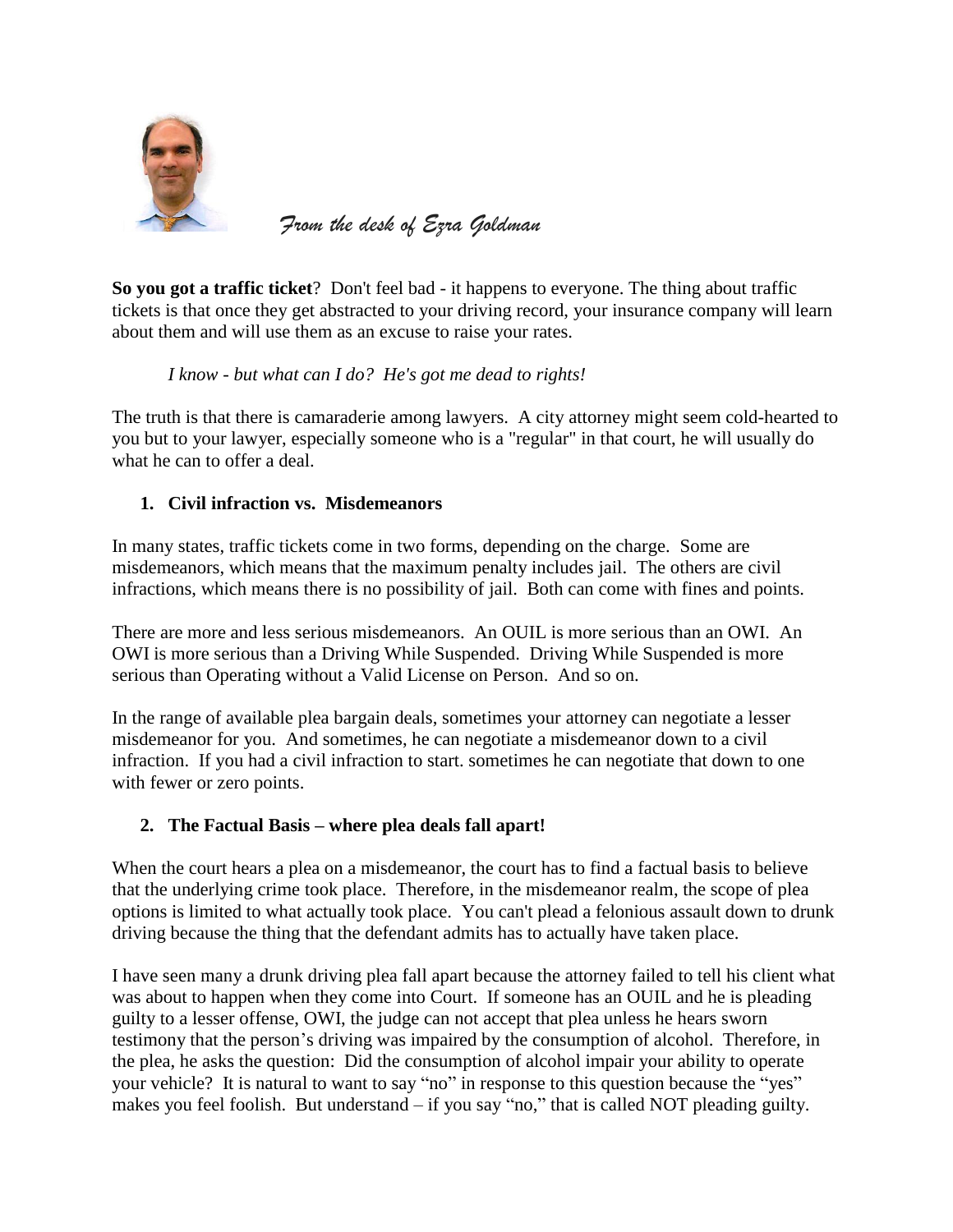So, you have a choice – admit out loud that the alcohol affected you or don't accept this plea deal and go to trial. There are defenses to every crime, including drunk driving. But statistics support the notion that you will be found guilty in your drunk driving trial. If you have a plea deal and you want to accept it, be ready to say that you are guilty of the lesser offence!

# **3. But that only applies to misdemeanors….**

So long as the prosecutor agrees, you can plea bargain a civil infraction down to any other civil infraction because you don't have to testify that you did the underlying act - just that you accept responsibility for it. So, if you went through a red light, you are free to admit to parking illegally. It doesn't matter if you parked illegally or not - you aren't saying you did it. You are just saying that you are willing to accept responsibility for the penalty associated with illegal parking.

## **4. But I am not entitled to a deal – I am guilty of the very thing the officer charged me with!**

The bottom line is that there is negotiating to do, as to things you may never have heard of. For this reason, it is important to hire an attorney for your ticket even if you are guilty. If you can be found guilty of something lesser, you might be penny wise and dollar foolish to avoid the expense of the attorney fee by "just paying the fine." Just paying the fine also means just getting the points!"

Also, you may not be aware of constitutional problems with your arrest. Everyone has a constitutional right to not be stopped by police but the police have a duty to stop you if you are endangering the public or violating a law. There are police departments that will stop you because those little lights around your license plate were out and there are judges that will uphold that. But here are judges who will find that stop to be unconstitutional. The stop can't be pretextual – it has to be legit…

As with every dispute, a criminal case can be worked out and it can be fought out. The thing about fighting things out is that you risk losing the fight. Though they see them every day, sometimes a copy in a shiny uniform has credibility that you don't.

I have worked out more tickets than I can count. I have fought them and won and I have fought them and lost. I have had clients not show up for their ticket hearing and fought them and won anyway. Call today so we can take care of your ticket!

-- Ezra Goldman Law Offices of Ezra N. Goldman PC 24725 W Twelve Mile Road Suite 110 Southfield, MI 48034